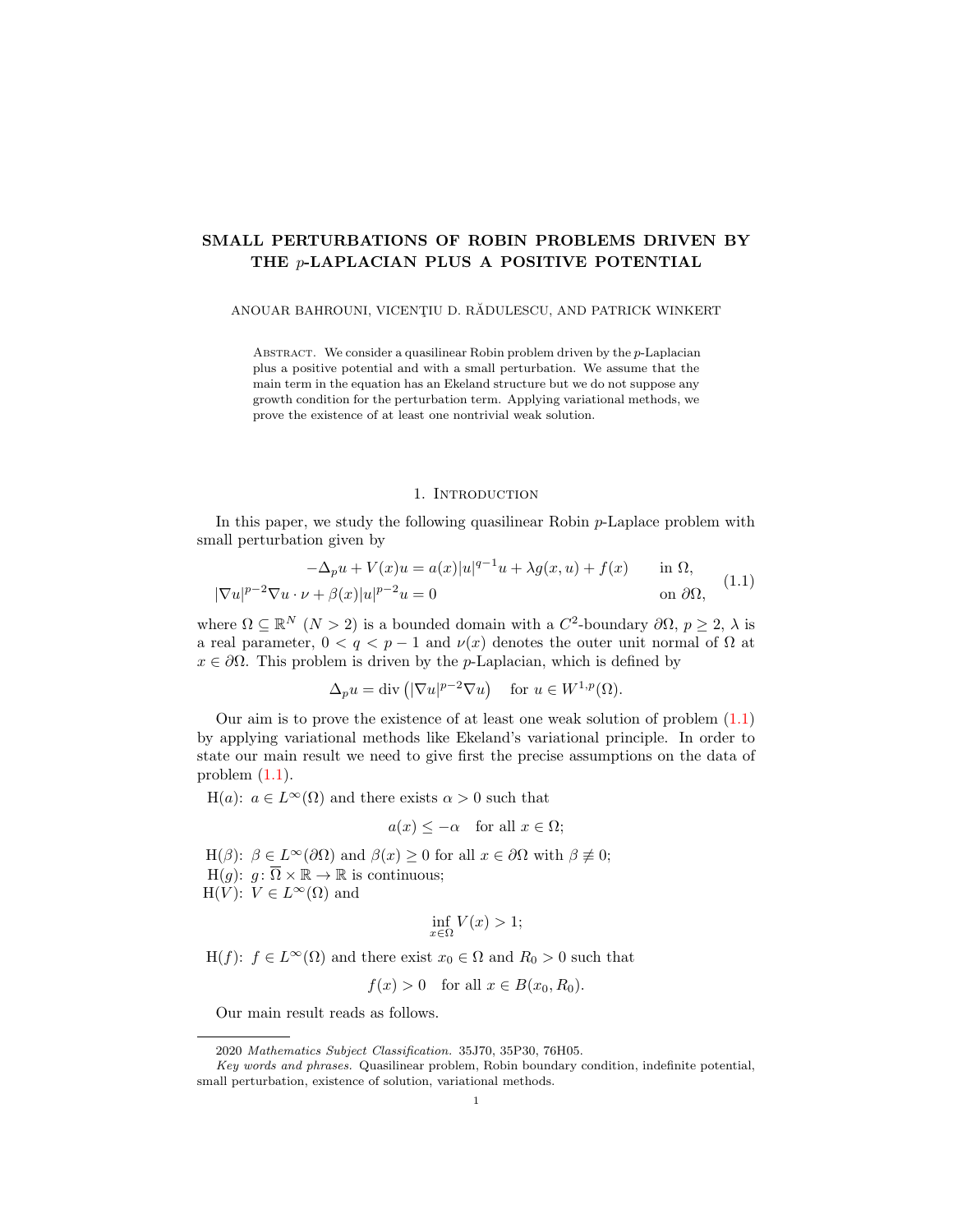<span id="page-1-1"></span>**Theorem 1.1.** Assume that conditions  $H(a)$ ,  $H(\beta)$ ,  $H(f)$ ,  $H(g)$  and  $H(V)$  hold. Moreover, suppose that  $N < p$  and  $0 < q < p - 1$ . Then there exists a positive number  $\lambda_0$  such that if  $|\lambda| < \lambda_0$ , problem [\(1.1\)](#page-0-0) has at least one nontrivial weak solution.

In order to treat problem  $(1.1)$ , we first study the existence of solutions of the following auxiliary problem

$$
-\Delta_p u + V(x)u = a(x)|u|^{q-1}u + f(x) \quad \text{in } \Omega,
$$
  

$$
|\nabla u|^{p-2}\nabla u \cdot \nu + \beta(x)|u|^{p-2}u = 0 \quad \text{on } \partial\Omega.
$$
 (1.2)

For V we suppose a weaker condition in the following way.  $H(V')$ :  $V \in L^{\infty}(\Omega)$  and

<span id="page-1-0"></span>
$$
||V^-||_{\frac{N}{2}} \leq S,
$$

where  $V^{\pm} = \max \{ V^{\pm}, 0 \}$  and S denotes the best Sobolev constant of the compact embedding  $\mathcal{D}^{1,2}(\Omega)$  into  $L^r(\Omega)$  for  $r \in [1,2^*)$ , see Anello and Cordaro  $[1, \text{Lemma } 2.1],$  $[1, \text{Lemma } 2.1],$  that is,

$$
S = \inf \left\{ \frac{\|\nabla u\|_2^2}{\|u\|_2^2} \; \middle| \; u \in \mathcal{D}^{1,2}(\Omega) \right\},\
$$

where  $\mathcal{D}^{1,2}(\Omega)$  is the completion of the space of continuous functions on  $\Omega$ with compact support with respect to the norm

$$
\left(\int_{\Omega}|\nabla u|^2\,dx\right)^{\frac{1}{2}}.
$$

**Remark 1.2.** It is clear that condition  $H(V)$  implies assumption  $H(V')$ .

For problem  $(1.2)$  we are going to prove the following result.

<span id="page-1-2"></span>**Theorem 1.3.** Let  $H(a)$ ,  $H(\beta)$ ,  $H(f)$  and  $H(V')$  be satisfied and let  $0 < q < p-1$ . Then there exists a positive number  $\lambda_0$  such that if  $|\lambda| < \lambda_0$ , problem [\(1.2\)](#page-1-0) admits a nontrivial weak solution.

The main result in this paper establishes that problem  $(1.1)$  has a solution provided that a suitable perturbation of the second reaction term is sufficiently small. This perturbation is described in terms of the real parameter  $\lambda$  in relationship with the small values of the first reaction term with respect to a certain topology.

Such existence type results have been investigated by Papageorgiou and Rădulescu [\[8\]](#page-8-1), [\[10\]](#page-9-0), [\[9\]](#page-8-2) and Vetro [\[12\]](#page-9-1) for nonlinear Robin problems and by Wang [\[13\]](#page-9-2) for nonlinear Neumann problems. All the aforementioned results treat the superlinear case and impose more restrictive conditions on the reaction  $q: \overline{\Omega} \times [0, \infty) \to \mathbb{R}$ . Moreover, our work here complements the recent works by Bahrouni, Ounaies and Rădulescu [\[2\]](#page-8-3), [\[3\]](#page-8-4), Bahrouni, Rădulescu and Winkert [\[4\]](#page-8-5) and Kajikiya [\[7\]](#page-8-6) where the authors prove for Dirichlet problems an existence theorem for small values of  $\lambda > 0$ .

The paper is organized as follows. In Section [2](#page-2-0) we state the main notations and the main results which will be used later. The auxiliary problem  $(1.2)$  is then considered in Section [3](#page-3-0) by applying critical point theory and Ekeland's variational principle, see Theorem [2.2.](#page-2-1) Taking into account this result, we are going to prove Theorem [1.1](#page-1-1) in Section [4.](#page-6-0)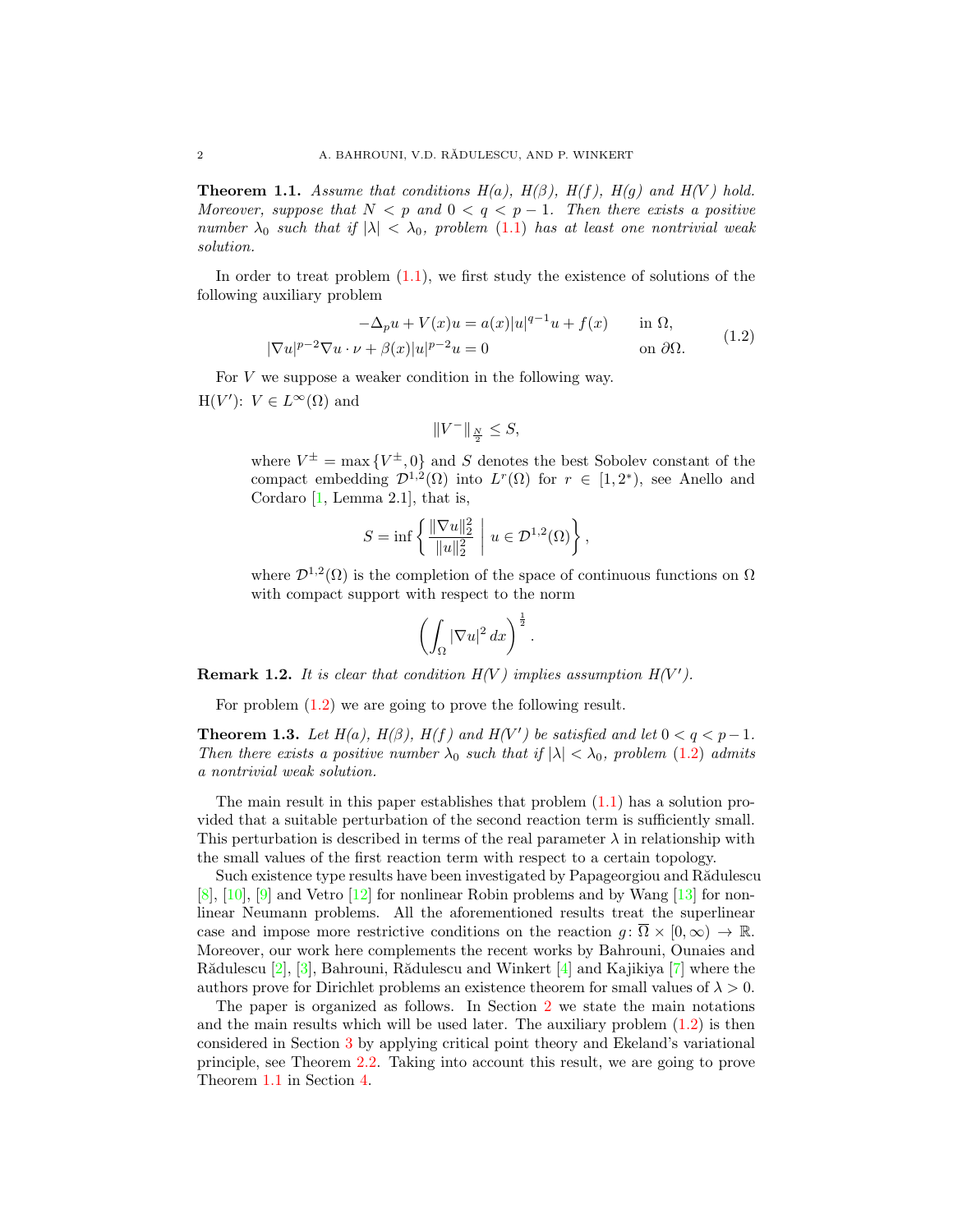### 2. Preliminaries

<span id="page-2-0"></span>In the whole paper we suppose that  $\Omega$  is a bounded domain in  $\mathbb{R}^N$ ,  $N > 2$ . Given  $1 \leq r \leq \infty$ ,  $L^r(\Omega)$  and  $L^r(\Omega;\mathbb{R}^N)$  stand for the usual Lebesgue spaces equipped with the norm  $\|\cdot\|_r$  while  $W^{1,r}(\Omega)$  and  $W^{1,r}_0(\Omega)$  denote the Sobolev spaces endowed with the norms  $\|\cdot\|_{1,r}$  and  $\|\cdot\|_{1,r,0}$ , respectively. By r', we denote the conjugate of  $r \in (1, \infty)$ , that is,  $\frac{1}{r} + \frac{1}{r'} = 1$ .

On the boundary  $\partial\Omega$  we consider the  $(N-1)$ -dimensional Hausdorff (surface) measure  $\sigma$ , by which we can define in the usual way the boundary Lebesgue space  $L^r(\partial\Omega)$ , with norm  $\lVert \cdot \rVert_{r,\partial\Omega}$ . It is known that there exists a unique continuous linear operator  $\gamma: W^{1,r}(\Omega) \to L^r(\partial\Omega)$ , called trace map, such that

$$
\gamma(u) = u|_{\partial\Omega}
$$
 for all  $u \in W^{1,r}(\Omega) \cap C^0(\overline{\Omega})$ .

Henceforth, although all restrictions of Sobolev functions to  $\partial\Omega$  are understood in the sense of traces, we will avoid the usage of the trace operator  $\gamma$  to simplify notation.

In the following we will equip the space  $E = W^{1,p}(\Omega)$  with the norm

$$
||u||_E = \left( \|\nabla u\|_p^p + \|u\|_{p,\beta,\partial\Omega}^p \right)^{\frac{1}{p}} \quad \text{with } ||u||_{p,\beta,\partial\Omega} = \left( \int_{\partial\Omega} \beta(x)|u|^p \, d\sigma \right)^{\frac{1}{p}},
$$

which is equivalent to the standard one  $\|\cdot\|_{1,p}$ , see Papageorgiou and Winkert [\[11\]](#page-9-3). Note that the critical Sobolev exponent to  $r \in (1,\infty)$  is given by

<span id="page-2-4"></span>
$$
r^* := \begin{cases} \frac{Nr}{N-r} & \text{if } r < N, \\ +\infty & \text{otherwise.} \end{cases} \tag{2.1}
$$

The following definition is important in our treatment.

**Definition 2.1.** Let X be a real Banach space, let  $c \in \mathbb{R}$  and let  $F \subset X$  be a closed subset. We say that  $I \in C^1(X,\mathbb{R})$  satisfies the Palais-Smale condition at level  $c \in \mathbb{R}$  on F ((PS)<sub>Fc</sub>-condition for short), if any subsequence  $(u_n)_{n\in\mathbb{N}}$  ⊂ F such that  $I(u_n) \to c$  and  $I'(u_n) \to 0$  in  $X^*$ , has a convergent subsequence to some  $u \in F$ . If  $F = X$  we write  $(PS)_c$ . If  $F = X$  and I satisfies the  $(PS)_c$ -condition at every level  $c \in \mathbb{R}$  we say that I satisfies the (PS)-condition.

This compactness-type condition on  $I$  is crucial in deriving the minimax theory of the critical values.

Let us recall the following version of Ekeland's variational principle established by Ekeland  $[5]$  or Gonçalves and Miyagaki  $[6]$ .

<span id="page-2-1"></span>**Theorem 2.2.** Let X be a real Banach space. If  $I \in C^1(X, \mathbb{R})$  is bounded from below on a closed subset  $F \subset X$  with a nonempty interior and if

$$
I(v) < 0 < \inf_{u \in \partial F} I(u) \quad \text{for some } v \in F^{\circ}, \tag{2.2}
$$

then

<span id="page-2-3"></span><span id="page-2-2"></span>
$$
c := \inf_{u \in F} I(u) \tag{2.3}
$$

is a critical value of I provided that I fulfills the  $(PS)_{F,c}$ -condition.

**Definition 2.3.** Let X be a real Banach space and let  $I \in C^1(X, \mathbb{R})$ .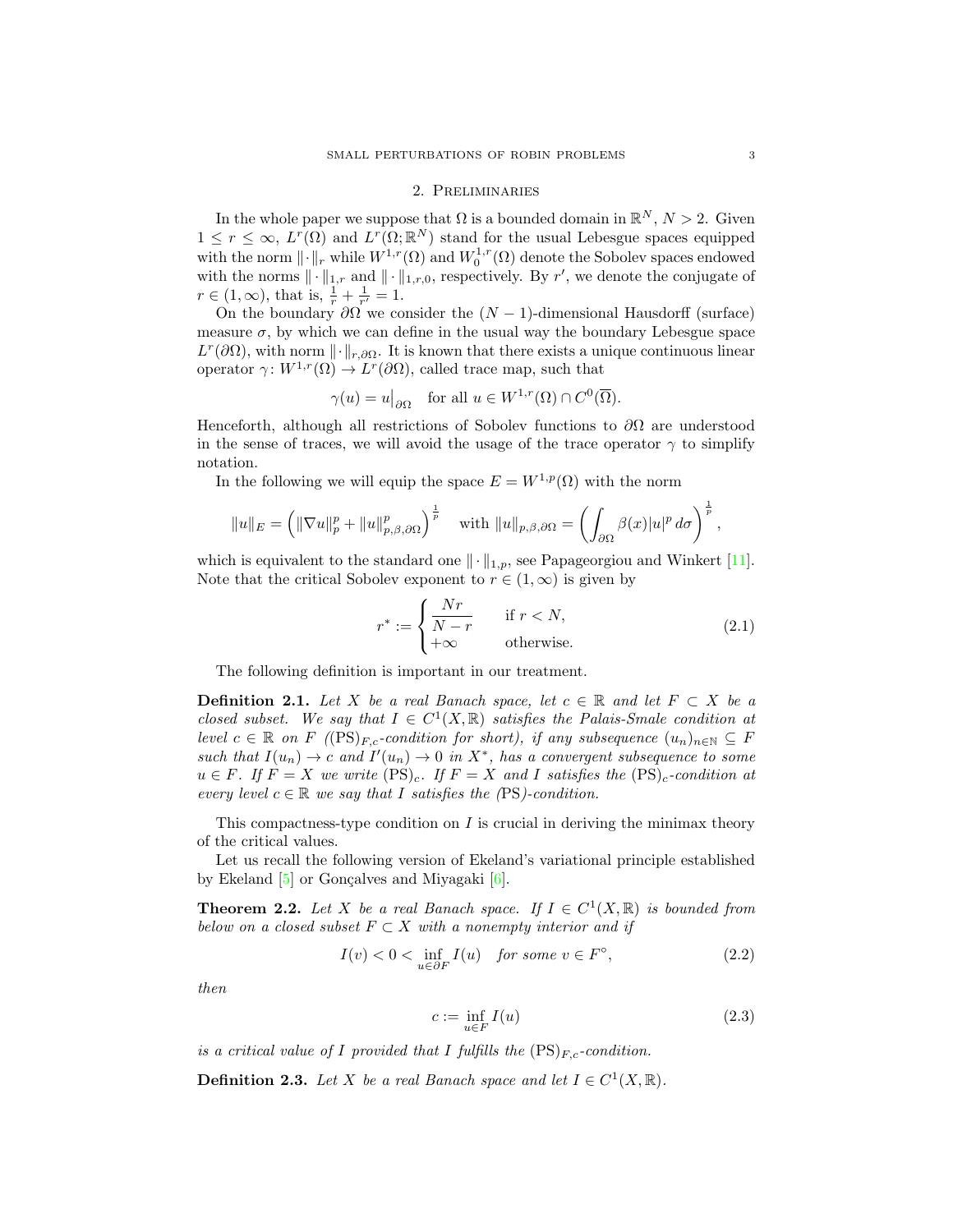- (1) We say that u is a c-Ekeland solution of I if  $I(u) = 0$  and  $I'(u) = c$ , where  $c$  is given in  $(2.3)$ .
- (2) We say that I has the Ekeland geometry if I satisfies property  $(2.2)$ .

## 3. Study of the auxiliary problem

<span id="page-3-0"></span>Our aim in this section is the proof of Theorem [1.3.](#page-1-2) First we give the precise definition of a weak solution of problem [\(1.2\)](#page-1-0).

**Definition 3.1.** We call  $u \in E$  a weak solution of problem [\(1.1\)](#page-0-0) if

$$
\int_{\Omega} |\nabla u|^{p-2} \nabla u \cdot \nabla v \, dx + \int_{\Omega} V(x)uv \, dx + \int_{\partial \Omega} \beta(x)|u|^{p-2}uv \, d\sigma
$$

$$
= \int_{\Omega} a(x)|u|^{q-1}uv \, dx + \int_{\Omega} f(x)v \, dx
$$

is satisfied for all  $v \in E$ .

In order to find weak solutions we are going to study the corresponding energy functional  $J: E \to \mathbb{R}$  of  $(1.2)$  given by

$$
J(u) = \frac{1}{p} \int_{\Omega} |\nabla u|^p dx + \frac{1}{2} \int_{\Omega} V(x)|u|^2 dx + \frac{1}{p} \int_{\partial \Omega} \beta(x)|u|^p d\sigma
$$

$$
- \frac{1}{q+1} \int_{\Omega} a(x)|u|^{q+1} dx - \int_{\Omega} f(x)u dx.
$$

<span id="page-3-2"></span>**Lemma 3.2.** Suppose that  $H(a)$ ,  $H(\beta)$ ,  $H(f)$  and  $H(V')$  are satisfied and let  $0 <$  $q \leq p-1$ . Let  $d \in \mathbb{R}$  and let  $F \subset E$  be a closed subset. Then J satisfies the  $(PS)_{F,d}\text{-}condition.$ 

*Proof.* Let  $(u_n)_{n\in\mathbb{N}}$  be a (PS)-sequence of J, then there exists  $c_1 > 0$  such that  $J(u_n) \leq c_1$ . We claim that  $(u_n)_{n \in \mathbb{N}}$  is bounded in E.

**Case 1:**  $p = 2$ . Note that in this case we have  $2^* = \frac{2N}{N-2}$  since  $2 < N$  by assumption, see also  $(2.1)$ .

Applying Hölder's inequality, hypotheses  $H(a)$ ,  $H(\beta)$ ,  $H(f)$  and  $H(V')$  along with the embedding  $W^{1,2}(\Omega) \hookrightarrow L^2(\Omega)$ , we obtain

<span id="page-3-1"></span>
$$
c_{1} \geq J(u_{n})
$$
\n
$$
= \frac{1}{2} \int_{\Omega} |\nabla u_{n}|^{2} dx + \frac{1}{2} \int_{\Omega} V(x)|u_{n}|^{2} dx + \frac{1}{2} \int_{\partial \Omega} \beta(x)|u_{n}|^{2} d\sigma
$$
\n
$$
- \frac{1}{q+1} \int_{\Omega} a(x)|u_{n}|^{q+1} dx - \int_{\Omega} f(x)u_{n} dx
$$
\n
$$
\geq \frac{1}{2} \int_{\Omega} |\nabla u_{n}|^{2} dx + \frac{1}{2} \int_{\Omega} V^{+}(x)|u_{n}|^{2} dx - \frac{1}{2} \int_{\Omega} V^{-}(x)|u_{n}|^{2} dx
$$
\n
$$
+ \frac{1}{2} \int_{\partial \Omega} \beta(x)|u_{n}|^{2} d\sigma - \int_{\Omega} f(x)u_{n} dx
$$
\n
$$
\geq \left(\frac{1}{2} - \frac{\|V^{-}\|_{\frac{N}{2}}}{2S}\right) \|\nabla u_{n}\|_{2}^{2} + \frac{1}{2} \int_{\partial \Omega} \beta(x)|u_{n}|^{2} d\sigma - \|f\|_{2} \|u_{n}\|_{2}
$$
\n
$$
\geq \left(\frac{1}{2} - \frac{\|V^{-}\|_{\frac{N}{2}}}{2S}\right) \|u_{n}\|_{E}^{2} - C_{1} \|f\|_{2} \|u_{n}\|_{E},
$$
\n(3.1)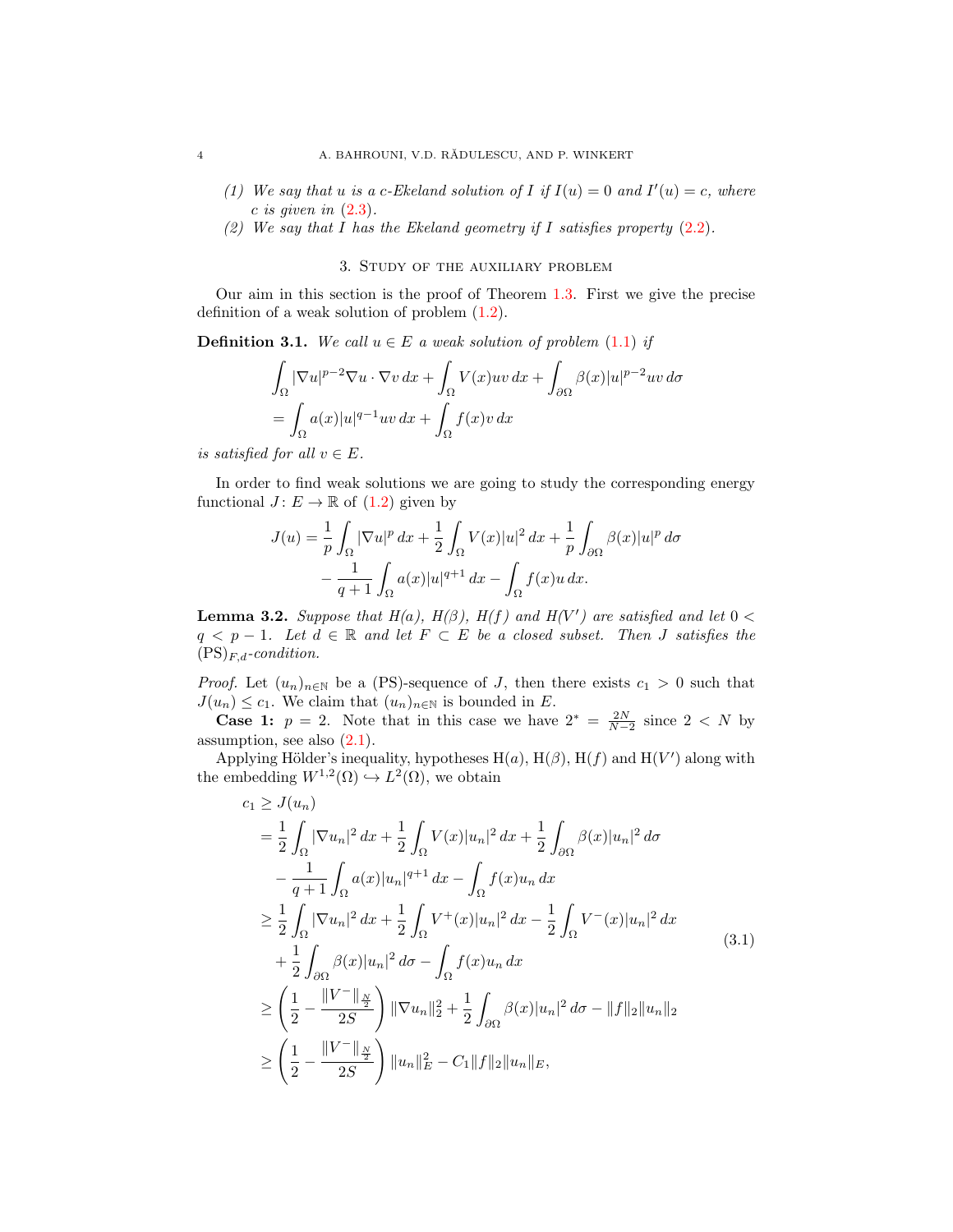with a positive constant  $C_1$ . Thus, there exists  $C_2 > 0$  such that

<span id="page-4-2"></span>
$$
||u_n||_E \le C_2 \quad \text{for all } n \in \mathbb{N}.
$$

**Case 2:**  $p > 2$ . Note that in this case we do not need to know if  $N > p$  or  $N \leq p$ .

Again, by applying Hölder's inequality, conditions  $H(a)$ ,  $H(\beta)$ ,  $H(f)$  and  $H(V')$ and the embedding  $W^{1,p}(\Omega) \hookrightarrow L^p(\Omega)$  we have

$$
c_1 \ge J(u_n)
$$
  
\n
$$
\ge \frac{1}{p} \int_{\Omega} |\nabla u_n|^p dx + \frac{1}{2} \int_{\Omega} V^+(x) |u_n|^2 dx - \frac{1}{2} \int_{\Omega} V^-(x) |u_n|^2 dx
$$
  
\n
$$
+ \frac{1}{p} \int_{\partial \Omega} \beta(x) |u_n|^p d\sigma - \int_{\Omega} f(x) u_n dx
$$
  
\n
$$
\ge \frac{1}{p} ||\nabla u_n||_p^p + \frac{1}{p} \int_{\partial \Omega} \beta(x) |u_n|^p d\sigma - C_3 ||V^-||_{\infty} ||u_n||^2 - C_4 ||f||_{p'} ||u_n||_p
$$
  
\n
$$
\ge \frac{1}{p} ||u_n||_E^p - C_5 ||V^-||_{\infty} ||u_n||_E^2 - C_6 ||f||_{p'} ||u_n||_E,
$$
\n(3.2)

where  $C_5, C_6$  are positive constants. Since  $p > 2 > 1$ , it is easy to see that  $(u_n)_{n \in \mathbb{N}}$ is also bounded in this case. The proof that the sequence  $(u_n)_{n\in\mathbb{N}}$  is strongly convergent in  $E$  is standard and is omitted.  $\hfill \Box$ 

<span id="page-4-3"></span>Lemma 3.3. Assume that the hypotheses of Theorem [1.3](#page-1-2) are fulfilled. Then, problem [\(1.2\)](#page-1-0) has the Ekeland geometry property.

*Proof.* First we are going to show that there exist  $\rho, \gamma > 0$  such that

<span id="page-4-1"></span>
$$
J(u) \ge \gamma \quad \text{for all } u \in E \text{ with } ||u||_E = \rho. \tag{3.3}
$$

**Case 1:**  $p = 2$ .

Let  $u \in E$ . From hypotheses H(a), H( $\beta$ ), H(f) and H(V') and [\(3.1\)](#page-3-1) it follows that

$$
J(u) \geq \frac{1}{2} \int_{\Omega} |\nabla u|^2 dx + \frac{1}{2} \int_{\Omega} V^+(x)|u|^2 dx - \frac{1}{2} \int_{\Omega} V^-(x)|u|^2 dx
$$
  
+ 
$$
\frac{1}{2} \int_{\partial \Omega} \beta(x)|u|^2 d\sigma - \int_{\Omega} f(x)u dx
$$
  

$$
\geq \left(\frac{1}{2} - \frac{\|V^-\|_{\frac{N}{2}}}{2S}\right) \|u\|_E^2 - \|f\|_2 \|u\|_E.
$$
 (3.4)

We set

<span id="page-4-0"></span>
$$
\rho = \frac{2||f||_2}{\left(\frac{1}{2} - \frac{||V^-||_{\frac{N}{2}}}{2S}\right)}
$$

Then, by [\(3.4\)](#page-4-0), we derive that

$$
J(u) \ge \left(\frac{1}{4} - \frac{\|V^-\|_{\frac{N}{2}}}{4S}\right) = \gamma.
$$

This proves [\(3.3\)](#page-4-1) if  $p = 2$ . The case  $p > 2$  works in the same way by using [\(3.2\)](#page-4-2) instead of [\(3.1\)](#page-3-1).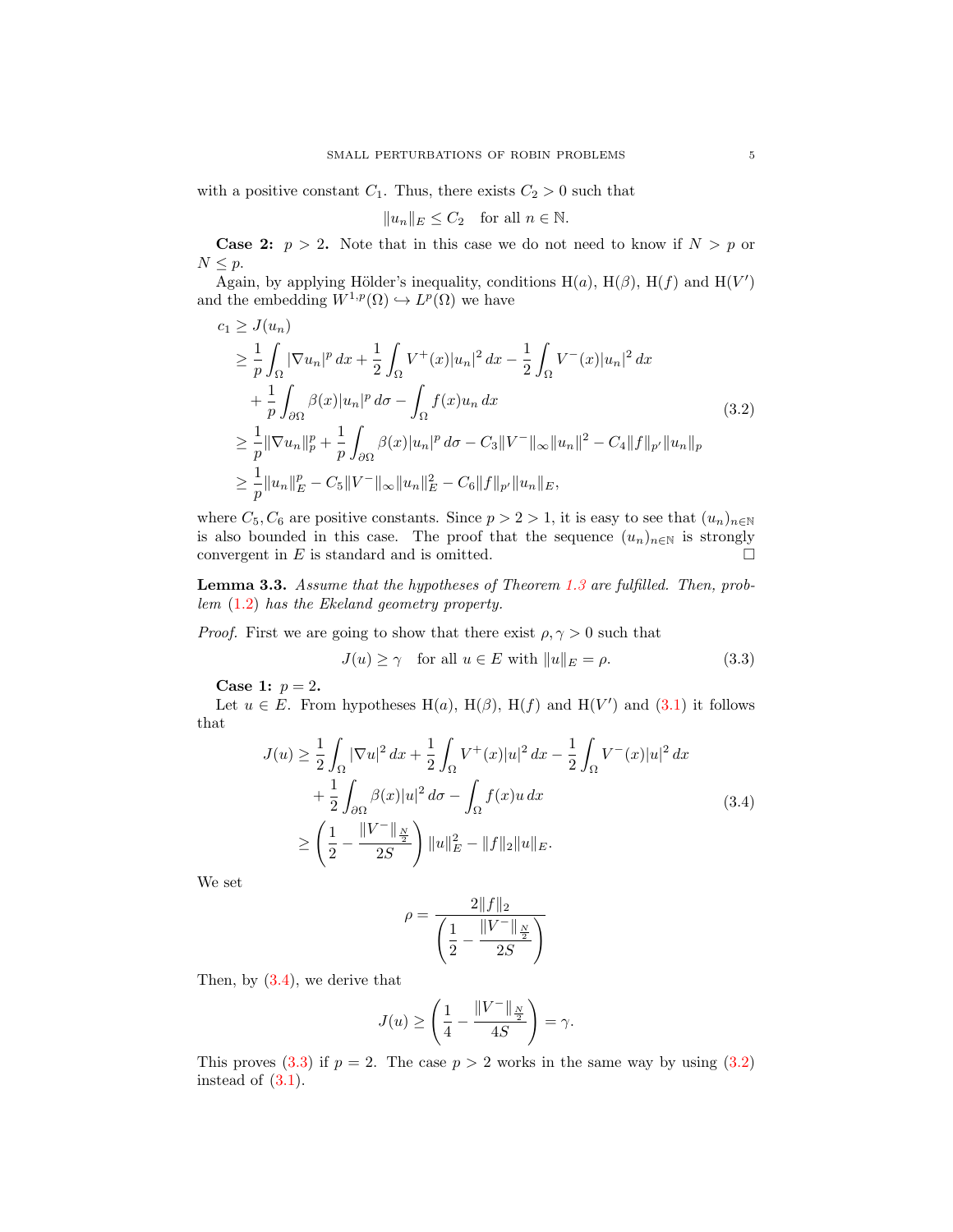Now let  $\varphi \in C_0^{\infty}(\Omega)$  be such that  $\text{supp}(\varphi) \subset B(x_0, R_0)$ . This yields, for t sufficiently small enough,

$$
J(t\varphi) = \frac{t^p}{p} \int_{\Omega} |\nabla \varphi|^p dx + \frac{t^p}{p} \int_{\Omega} V(x) |\varphi|^p dx + \frac{t^p}{p} \int_{\partial \Omega} \beta(x) |\varphi|^p d\sigma
$$
  

$$
- \frac{t^{q+1}}{q+1} \int_{\Omega} a(x) |\varphi|^{q+1} dx - t \int_{\Omega} f(x) \varphi dx
$$
  

$$
= t \left( \frac{t^{p-1}}{p} \int_{\Omega} |\nabla \varphi|^p dx + \frac{t^{p-1}}{p} \int_{\Omega} V(x) |\varphi|^p dx + \frac{t^{p-1}}{p} \int_{\partial \Omega} \beta(x) |\varphi|^p d\sigma
$$
  

$$
- \frac{t^q}{q+1} \int_{\Omega} a(x) |\varphi|^{q+1} dx - \int_{\Omega} f(x) \varphi dx \right)
$$
  
<0.

since  $q < p - 1$ .

Combining  $(3.3)$  and  $(3.5)$ , we obtain the desired conclusion.

Proof of Theorem [1.3.](#page-1-2) Next, we consider the minimization problem

$$
c=\inf_{u\in \overline{B}_0(\rho)}J(u).
$$

It is clear that  $-\infty < c < 0$ . Then by Theorem [2.2](#page-2-1) as well as Lemmas [3.2](#page-3-2) and [3.3,](#page-4-3) there exists  $u_0 \in E$  such that  $u_0$  is a nontrivial weak solution of problem [\(1.2\)](#page-1-0).  $\Box$ 

In the next step we are going to prove that every nontrivial weak solution of problem [\(1.2\)](#page-1-0) belongs to  $L^{\infty}(\Omega)$ .

<span id="page-5-2"></span>Lemma 3.4. Suppose that the hypotheses of Theorem [1.3](#page-1-2) are fulfilled. Moreover, assume that  $H(V)$  holds. Then, for every weak solution u of problem  $(1.2)$ , we have

$$
-M = -\|f\|_{\infty} \le u(x) \le \|f\|_{\infty} = M \quad \text{for all } x \in \overline{\Omega}.
$$

*Proof.* Let  $u \in E$  be a solution of problem  $(1.2)$ . This leads to

$$
\int_{\Omega} |\nabla u|^{p-2} \nabla u \cdot \nabla v \, dx + \int_{\Omega} V(x)uv \, dx \n+ \int_{\partial \Omega} \beta(x)|u|^{p-2} uv d\sigma - \int_{\Omega} a(x)|u|^{q-1} uv \, dx \n\leq \int_{\Omega} ||f||_{\infty} |v| \, dx \quad \text{for all } v \in E.
$$
\n(3.6)

Choosing  $v = (u - ||f||_{\infty})^+ \in E$  in [\(3.6\)](#page-5-1) gives

$$
\int_{\Omega} |\nabla u|^{p-2} \nabla u \cdot \nabla (u - \|f\|_{\infty})^{+} dx + \int_{\Omega} V(x) u (u - \|f\|_{\infty})^{+} dx
$$
  
+ 
$$
\int_{\partial \Omega} \beta(x) |u|^{p-2} u (u - \|f\|_{\infty})^{+} d\sigma - \int_{\Omega} a(x) |u|^{q-1} u (u - \|f\|_{\infty})^{+} dx
$$
  

$$
\leq \int_{\Omega} \|f\|_{\infty} (u - \|f\|_{\infty})^{+} dx
$$

<span id="page-5-1"></span><span id="page-5-0"></span>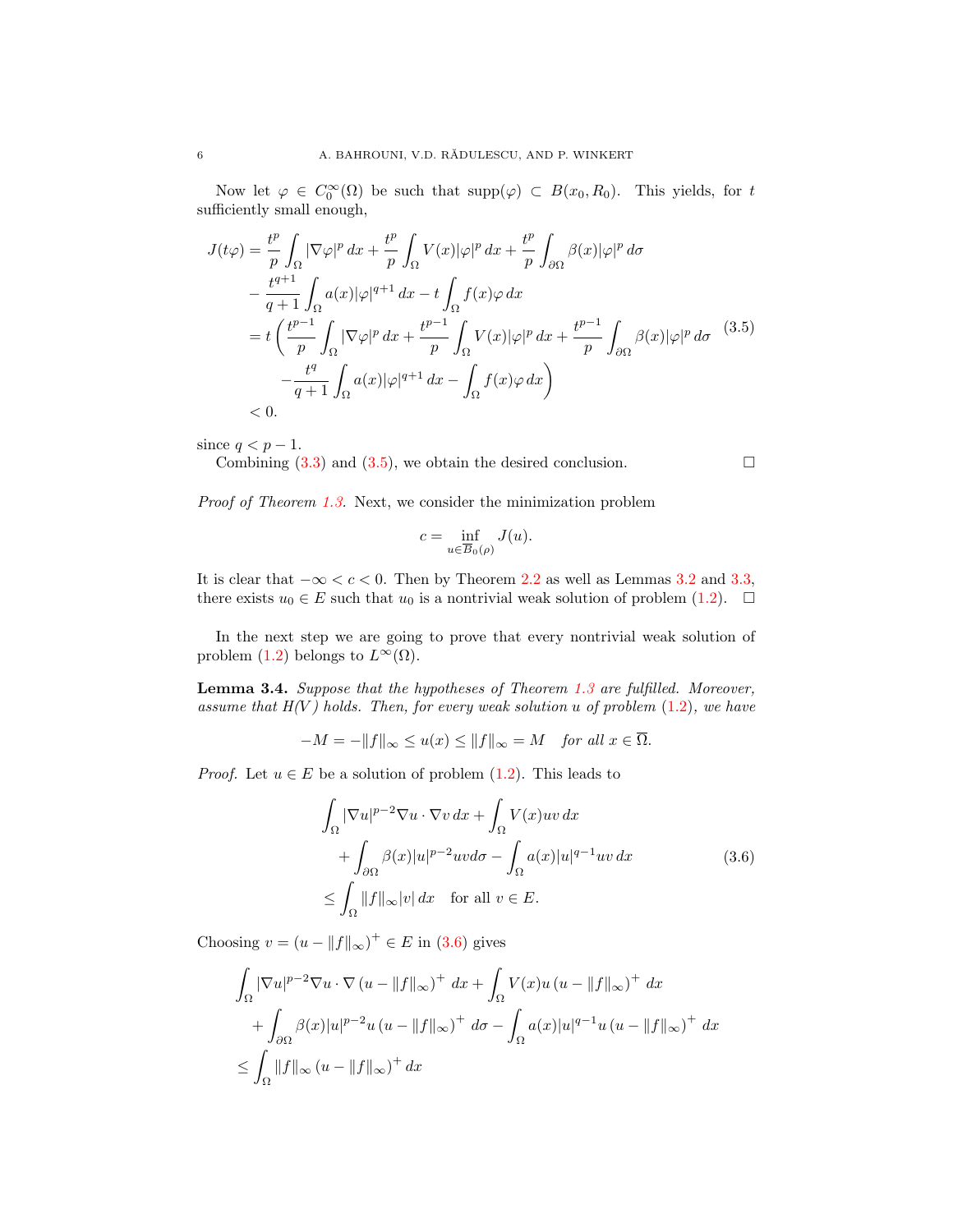Hence, by  $H(a)$  and  $H(V)$ , we obtain

$$
\int_{\Omega} |\nabla u|^{p-2} \nabla u \cdot \nabla (u - \|f\|_{\infty})^+ dx + \int_{\Omega} (u - \|f\|_{\infty}) (u - \|f\|_{\infty})^+ dx
$$

$$
+ \int_{\partial \Omega} \beta(x) |u|^{p-2} u (u - \|f\|_{\infty})^+ d\sigma \le 0.
$$

From this we conclude that

$$
\|\nabla(u - \|f\|_{\infty})^{+}\|_{p}^{p} + \|(u - \|f\|_{\infty})^{+}\|_{2}^{2} + \int_{\partial\Omega} \beta(x)|u|^{p-2}u(u - \|f\|_{\infty})^{+} d\sigma \le 0,
$$

which implies that

$$
u(x) \le ||f||_{\infty}
$$
 for all  $x \in \overline{\Omega}$ .

Similarly, choosing  $v = (-||f||_{\infty} - u)^{+} \in E$ , we obtain

$$
-\|f\|_{\infty} \leq u.
$$

<span id="page-6-0"></span>The proof is now complete.

### 4. Proof of the main result

In this section we are going to prove Theorem [1.1.](#page-1-1)

**Definition 4.1.** We call  $u \in E$  a weak solution of problem [\(1.1\)](#page-0-0) if

$$
\int_{\Omega} |\nabla u|^{p-2} \nabla u \cdot \nabla v \, dx + \int_{\Omega} V(x)uv \, dx + \int_{\partial \Omega} \beta(x)|u|^{p-2}uv \, d\sigma
$$

$$
= \int_{\Omega} a(x)|u|^{q-1}uv \, dx + \lambda \int_{\Omega} g(x,u)v \, dx + \int_{\Omega} f(x)v \, dx
$$

is satisfied for all  $v \in E$ .

The corresponding energy functional  $J_{\lambda} : E \to \mathbb{R}$  of  $(1.1)$  is given by

$$
J_{\lambda}(u) = \frac{1}{p} \int_{\Omega} |\nabla u|^p dx + \frac{1}{2} \int_{\Omega} V(x)|u|^2 dx + \frac{1}{p} \int_{\partial \Omega} \beta(x)|u|^p d\sigma
$$
  

$$
- \frac{1}{q+1} \int_{\Omega} a(x)|u|^{q+1} dx - \lambda \int_{\Omega} G(x, u) dx - \int_{\Omega} f(x)u dx,
$$

where  $G(x, s) = \int_0^s g(x, t) dt$ .

Now, we choose a function  $h \in \mathcal{D}(\Omega, \mathbb{R})$  such that  $0 \leq h \leq 1$  in  $\Omega$ ,  $h(x) = 1$ for  $|x| \le 2||f||_{\infty}$  and  $h(x) = 0$  for  $|x| \ge 4||f||_{\infty}$ , where  $\mathcal{D}(\Omega,\mathbb{R})$  is the space of all smooth functions with compact support. Then the function

$$
\overline{G}(x, u) := h(x)G(x, u(x)) = h(x) \int_0^{u(x)} g(x, s) ds
$$

is of class  $C^1$  in  $\Omega \times \mathbb{R}$ . Hence, by  $H(g)$ , we see that  $\overline{G}(x, u)$  and  $\overline{G}_u(x, u)$  are bounded on  $\Omega \times \mathbb{R}$ .

Next, we define  $\hat{J}_{\lambda} \colon E \to \mathbb{R}$  by

$$
\hat{J}_{\lambda}(u) = \frac{1}{p} \int_{\Omega} |\nabla u|^p dx + \frac{1}{2} \int_{\Omega} V(x) u^2 dx + \frac{1}{p} \int_{\partial \Omega} \beta(x) u^p d\sigma
$$

$$
- \frac{1}{q+1} \int_{\Omega} a(x) |u|^{q+1} dx - \lambda \int_{\Omega} h(u(x)) G(x, u(x)) dx - \int_{\Omega} f(x) u dx.
$$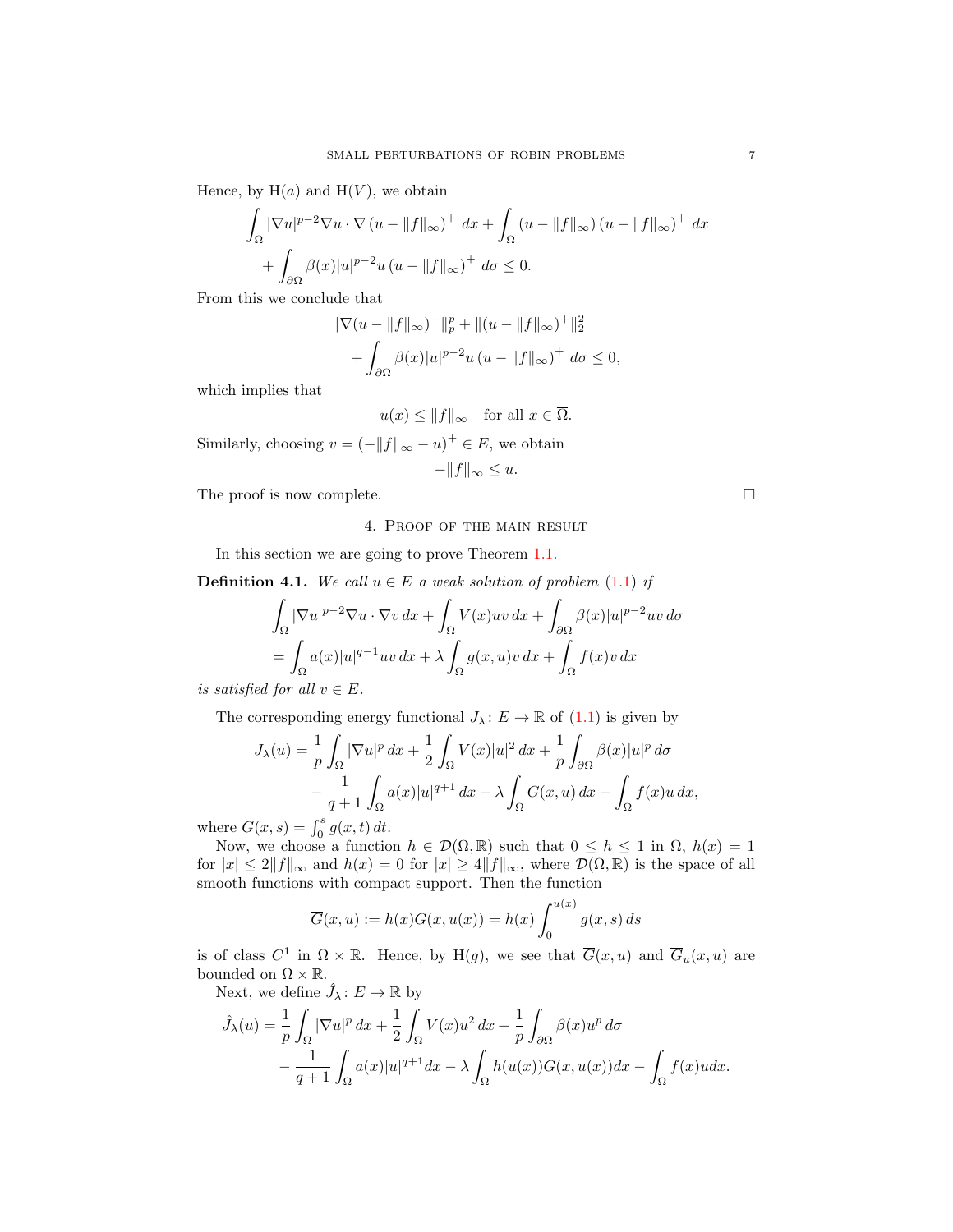It is easy to see that a critical point of  $\hat{J}_{\lambda}$  is a solution of the problem

$$
-\Delta_p u + V(x)u = a(x)|u|^{q-1}u + H(x, u) + f(x) \quad \text{in } \Omega,
$$

$$
|\nabla u|^{p-2}\nabla u \cdot \nu + \beta(x)|u|^{p-2}u = 0
$$
 on  $\partial \Omega$ ,

with

$$
H(x, u) = \lambda h(u)G_u(x, u) + \lambda h'(u)G(x, u).
$$

Consider the following minimization problem

$$
c_{\lambda} = \inf_{u \in \overline{B}_0(\rho)} \hat{J}_{\lambda}(u),
$$

where  $\rho$  is as defined in the proof of Lemma [3.3.](#page-4-3)

Our idea is the following: First, we find an Ekeland solution  $v_{\lambda}$  of  $\hat{J}_{\lambda}$ . Then, we prove that  $||v_\lambda||_\infty \le 2M$  for  $|\lambda|$  small enough. Then  $h'(v_\lambda) = 0$ ,  $h(v_\lambda) = 1$  and therefore  $v_{\lambda}$  becomes a solution of  $(1.1)$ .

<span id="page-7-4"></span>**Lemma 4.2.** Under assumptions of Theorem [1.1,](#page-1-1) for each  $\lambda \in \mathbb{R}$ ,  $\hat{J}_{\lambda}$  satisfies the PS-condition.

*Proof.* Applying the hypotheses H(a), H( $\beta$ ), H( $f$ ), H( $g$ ) and H( $V$ ) and the fact that  $\overline{G}(x, u)$  and  $\overline{G}_u(x, u)$  are bounded on  $\Omega \times \mathbb{R}$ , the proof is similar to that one of Lemma [3.2.](#page-3-2)  $\Box$ 

<span id="page-7-3"></span>Lemma 4.3. Suppose that the assumptions of Theorem [1.1](#page-0-0) are satisfied. Then there exists  $\lambda_0 > 0$  such that  $\hat{J}_\lambda$  has the Ekeland geometry property when  $|\lambda| \leq |\lambda_0|$ .

*Proof.* Due to the boundedness of  $\overline{G}(x, u)$ , we get

$$
J(u) - C\lambda \le \hat{J}_{\lambda}(u) \le J(u) + C\lambda \quad \text{for all } u \in E,
$$
\n(4.1)

where  $C > 0$  is independent of  $\lambda$  and u. Let  $\overline{B}_0(\rho)$  be as in the proof of Lemma [3.3.](#page-4-3) Applying  $(4.1)$  for  $|\lambda|$  small enough yields

$$
-\infty < \inf_{u \in \overline{B}_0(\rho)} \hat{J}_{\lambda}(u) < 0
$$

and

$$
0 < \inf_{u \in \partial B_0(\rho)} J(u) - C\lambda < \inf_{u \in \partial B_0(\rho)} \hat{J}_\lambda(u).
$$

This completes the proof.  $\Box$ 

<span id="page-7-2"></span>**Lemma 4.4.** Under conditions  $H(a)$ ,  $H(\beta)$ ,  $H(f)$ ,  $H(g)$  and  $H(V)$ , let  $\lambda_n \in \mathbb{R}$  be a sequence converging to zero and let  $u_n$  be an Ekeland solution of  $\hat{J}_{\lambda_n}$ . Then, up to a subsequence,  $(u_n)_{n\in\mathbb{N}}$  converges to an Ekeland solution  $v \in E$  of J.

*Proof.* Using again  $(4.1)$ , we have

$$
J(u) - C\lambda_n \le \hat{J}_{\lambda_n}(u) \le J(u) + C\lambda_n \quad \text{for all } u \in E,
$$

and so

$$
\inf_{u \in \overline{B}_0(\rho)} J(u) - C\lambda_n \le \inf_{u \in \overline{B}_0(\rho)} \hat{J}_{\lambda_n}(u) \le \inf_{u \in \overline{B}_0(\rho)} J(u) + C\lambda_n \quad \text{for all } u \in E.
$$

Therefore

$$
c_{\lambda_n} \to c \quad \text{as } n \to +\infty. \tag{4.2}
$$

<span id="page-7-1"></span><span id="page-7-0"></span>
$$
\qquad \qquad \Box
$$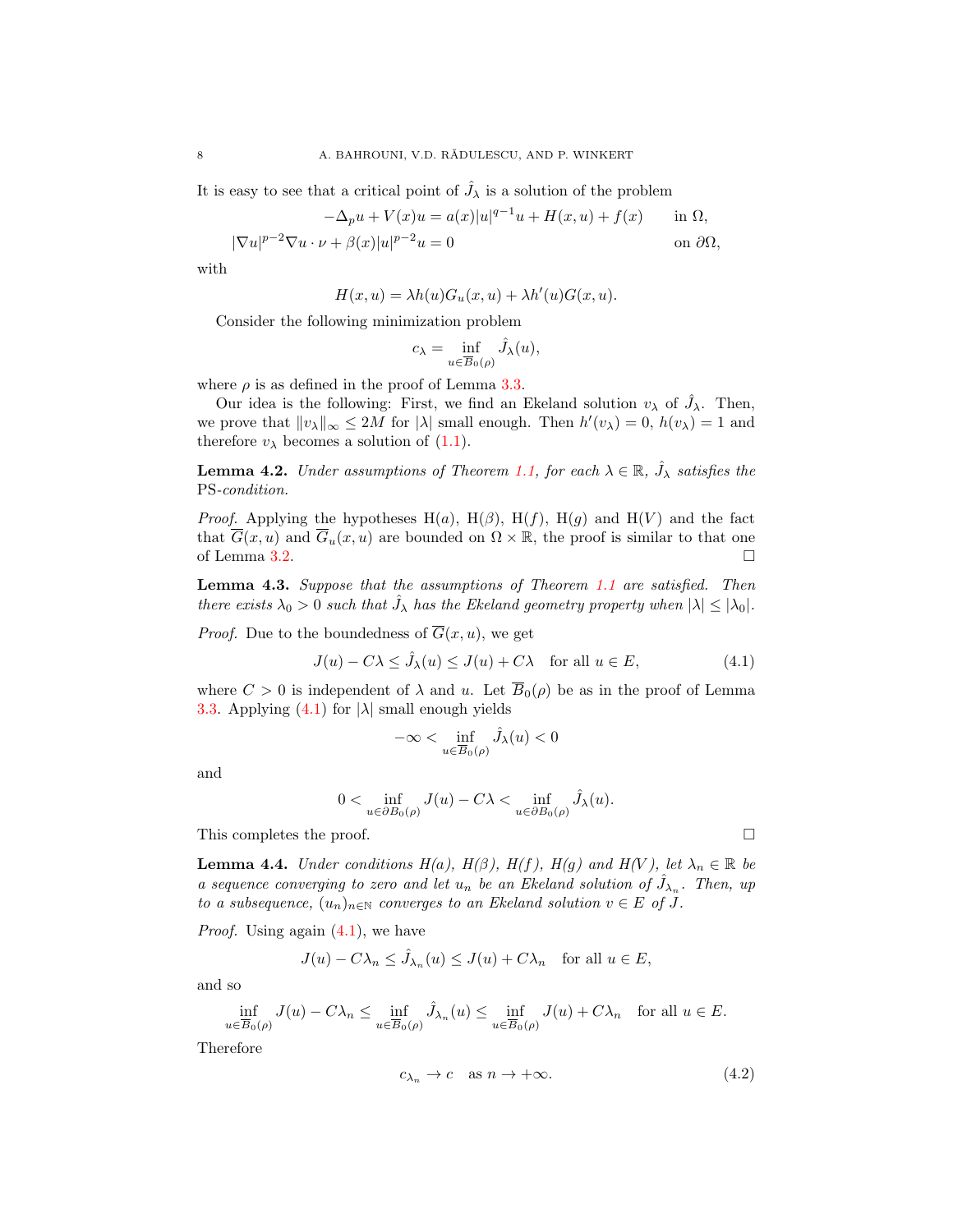Invoking condition H(g) and using the fact that  $\overline{G}(x, u)$  and  $(\overline{G})_u(x, u)$  are bounded on  $\Omega \times \mathbb{R}$  as well as  $\lambda_n \to 0$ , we deduce that  $(u_n)_{n \in \mathbb{N}}$  is a (PS)-sequence of J. So, by Lemma [3.2,](#page-3-2)  $u_n \to v$  in E. This fact along with [\(4.2\)](#page-7-1) yield

$$
J(v) = c \quad \text{and} \quad J'(v) = 0.
$$

This completes the proof.

<span id="page-8-9"></span>**Lemma 4.5.** Assume that  $H(a)$ ,  $H(\beta)$ ,  $H(f)$ ,  $H(g)$  and  $H(V)$  hold. Let  $\lambda_n \in \mathbb{R}$  be a sequence converging to zero and let  $u_n$  be an Ekeland solution of  $\hat{J}_{\lambda_n}$ . Then, up to a subsequence,  $u_n$  converges to u in  $L^{\infty}(\Omega)$ , where u is an Ekeland solution of J.

*Proof.* Since  $N < p$  we know that E is continuously embedded into  $L^{\infty}(\Omega)$ . It follows, because of Lemma [4.4,](#page-7-2) up to a subsequence, that  $u_n \to u$  in  $L^{\infty}(\Omega)$ . This shows the assertion.  $\hfill \square$ 

<span id="page-8-10"></span>Lemma 4.6. Under the same assumptions of Theorem [1.1,](#page-0-0) there is a positive constant  $\lambda_0$  such that any Ekeland solution  $v \in E$  of  $\hat{J}_\lambda$  with  $|\lambda| \leq \lambda_0$  satisfies

$$
||v||_{\infty} \le 2M.
$$

*Proof.* We argue by contradiction and suppose there exist  $\lambda_n \in \mathbb{R}$ ,  $u_n \in E$  such that  $\lambda_n \to 0$ ,  $u_n$  is an Ekeland solution of  $\hat{J}_{\lambda_n}$  and  $||u_n||_{\infty} > 2M$ . By Lemma [4.5,](#page-8-9)  $(u_n)_{n\in\mathbb{N}}$  converges to an Ekeland solution  $w \in L^{\infty}(\Omega)$  of J. Using Lemma [3.4,](#page-5-2) it follows that  $||w||_{\infty} < M$ . Then, by Lemma [4.5,](#page-8-9)  $||u_n||_{\infty} < 2M$  for n large enough which is a contradiction.  $\Box$ 

*Proof of Theorem [1.1.](#page-0-0)* We choose  $\lambda_0 > 0$  which satisfies Lemmas [4.3](#page-7-3) and [4.6.](#page-8-10) Then, by Lemmas [4.2,](#page-7-4) [4.3](#page-7-3) and Theorem [2.2,](#page-2-1) there exists  $u_{\lambda} \in E$  such that  $u_{\lambda}$  is a critical point of  $\hat{J}_{\lambda}$  and  $c_{\lambda} = \hat{J}_{\lambda}(u_{\lambda})$  with  $|\lambda| < |\lambda_0|$ . From Lemma [4.6,](#page-8-10) we have  $||u_\lambda||_\infty < 2M$ . Thus,  $h'(u_\lambda) = 0$  and  $h(u_\lambda) = 1$ . Therefore,  $u_\lambda$  is a nontrivial weak solution of problem  $(1.1)$ .

#### **REFERENCES**

- <span id="page-8-0"></span>[1] G. Anello, G. Cordaro, Three solutions for a perturbed sublinear elliptic problem in  $\mathbb{R}^N$ , Glasg. Math. J. 47 (2005), no. 1, 205–212.
- <span id="page-8-3"></span>[2] A. Bahrouni, H. Ounaies, V. D. Rădulescu, Compactly supported solutions of Schrödinger equations with small perturbation, Appl. Math. Lett. 84 (2018), 148–154.
- <span id="page-8-4"></span>[3] A. Bahrouni, H. Ounaies, V. D. Rădulescu, Bound state solutions of sublinear Schrödinger equations with lack of compactness, Rev. R. Acad. Cienc. Exactas Fís. Nat. Ser. A Mat. RACSAM 113 (2019), no. 2, 1191–1210.
- <span id="page-8-5"></span>[4] A. Bahrouni, V. D. Rădulescu, P. Winkert, A critical point theorem for perturbed functionals and low perturbations of differential and nonlocal systems, Adv. Nonlinear Stud. 20 (2020), no. 3, 663–674.
- <span id="page-8-7"></span>[5] I. Ekeland, On the variational principle, J. Math. Anal. Appl. 47 (1974), 324-353.
- <span id="page-8-8"></span>[6] J. V. A. Gonçalves, O. H. Miyagaki, *Three solutions for a strongly resonant elliptic problem*, Nonlinear Anal. 24 (1995), no. 2, 265–272.
- <span id="page-8-6"></span>[7] R. Kajikiya, Positive solutions of semilinear elliptic equations with small perturbations, Proc. Amer. Math. Soc. 141 (2013), no. 4, 1335–1342.
- <span id="page-8-1"></span>[8] N. S. Papageorgiou, V. D. Rădulescu, Bifurcation of positive solutions for nonlinear nonhomogeneous Robin and Neumann problems with competing nonlinearities, Discrete Contin. Dyn. Syst. 35 (2015), no. 10, 5003–5036.
- <span id="page-8-2"></span>[9] N. S. Papageorgiou, V. D. Rădulescu, Multiple solutions with precise sign for nonlinear parametric Robin problems, J. Differential Equations 256 (2014), no. 7, 2449–2479.